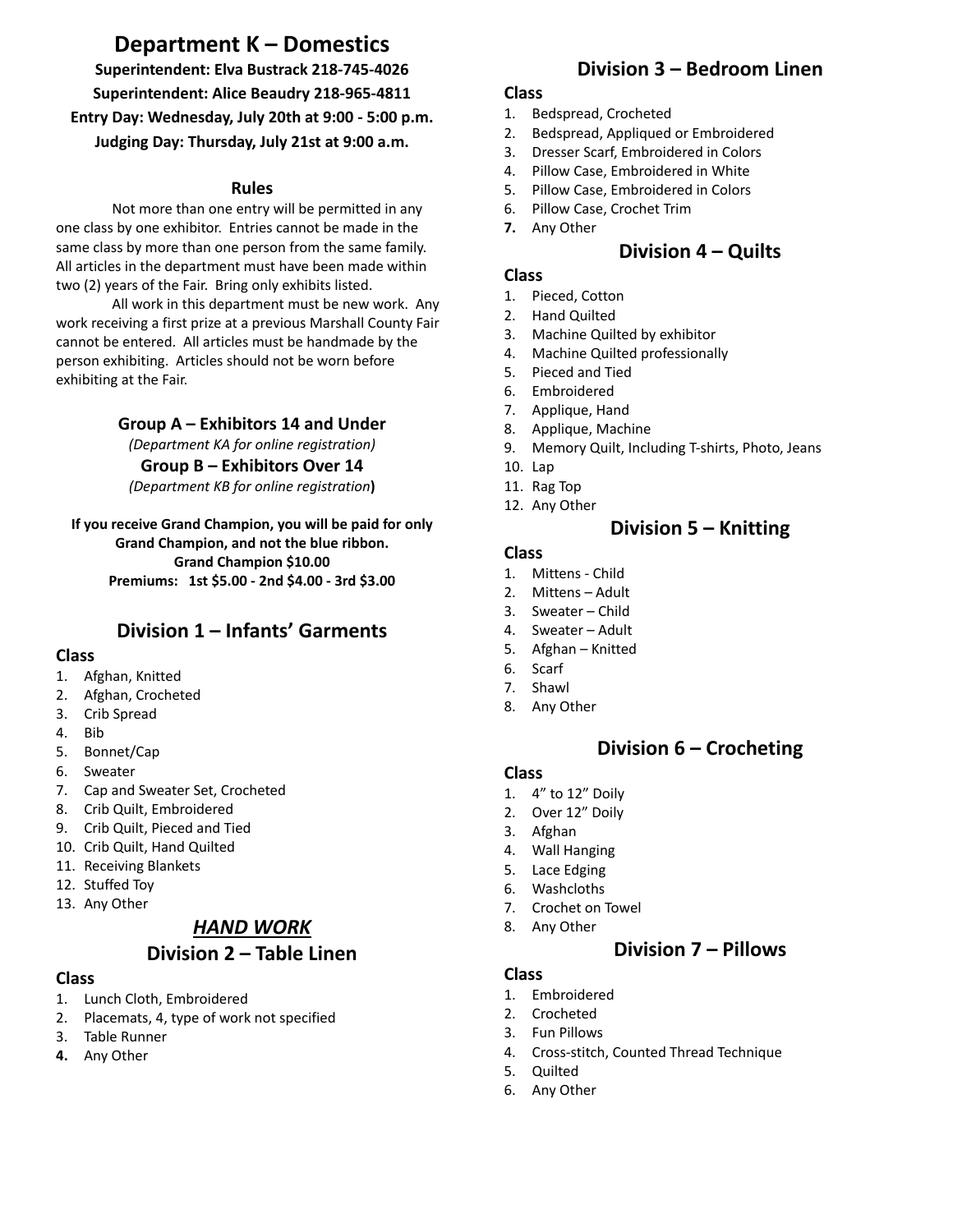## **Division 8 – Quilted Items**

#### **Class**

- 1. Table Runner
- 2. Placemats
- 3. Wall Hanging
- 4. Vest
- 5. Christmas Tree Skirt
- 6. Stained Glass Wall Hanging
- 7. Clothing
- 8. Lap Robe
- 9. All Other Quilted Items

## **Division 9 – Cross Stitch**

#### **Class**

- 1. Pillow Cases
- 2. Scarf or Runner
- 3. Dish Towels
- 4. Dinner Cloth
- 5. Lunch Cloth
- 6. Picture
- 7. Any Other

# **Division 10 – Counted Cross Stitch**

#### **Class**

- 1. Wall Hanging or Bell Pull
- 2. Picture Mini
- 3. Picture Over 25 Sq. Inches
- 4. Picture Words and Sayings
- 5. Picture Group or Collection
- 6. Picture All Other
- 7. Picture All Other

### **Division 11 – Dolls**

#### **Class**

- 1. Crocheted
- 2. Stuffed Toy
- 3. Doll Clothes
- 4. Any Other

## **Division 12 – Ethnic Items**

#### **Class**

- 1. Afghan Swedish Weaving
- 2. Table Cloth Swedish Weaving
- 3. Table Runner Swedish Weaving
- 4. Any Other Swedish Weaving
- 5. Hardanger Wall Hanging
- 6. Hardanger Greeting Card
- 7. Hardanger Pillow Tip
- 8. Hardanger Doily
- 9. Another Hardanger Item
- 10. Any Other Ethnic Item

## **Division 13 – Christmas Items**

#### **Class**

- 1. Doily
- 2. Runner
- 3. Table Cloth
- 4. Wall Hanging
- 5. Sweatshirt
- 6. Novelty
- 7. Counted Cross-Stitch Picture
- 8. Place Mats
- 9. Christmas Tree Skirt
- 10. Any Other Christmas Item

## **Division 14 – Sweatshirts/T-Shirts**

#### **Class**

- 1. Applique & Machine Stitching
- 2. Free Hand Painting
- 3. Embroidery
- 4. Stamped
- 5. Item Made from T-Shirts

## **Division 15 – Polar Fleece**

#### **Class**

- 1. Blanket Sewn
- 2. Blanket Not Sewn
- 3. Mittens
- 4. Caps
- 5. All Other

## **Division 16 – Miscellaneous**

#### **Class**

- 1. Afghan
- 2. Bag- Practical
- 3. Kitchen Towels Set of 3, Embroidered
- 4. Holder Pot
- 5. Holder Any Other
- 6. Picture Embroidered
- 7. Wall Hanging
- 8. Tote bag
- 9. Greeting Card
- 10. Stamped Item
- 11. Any Other Miscellaneous

### **Division 17**

### **Work of Exceptional Citizens**

#### **Class**

- 1. Rug Hooked or Latch hook
- 2. Rug Loomed
- 3. Dress Hangers (2)
- 4. Pillow Case
- 5. Sweatshirts and T-Shirts
- 6. Pot Holders
- 7. Pictures Painted
- 8. All Other